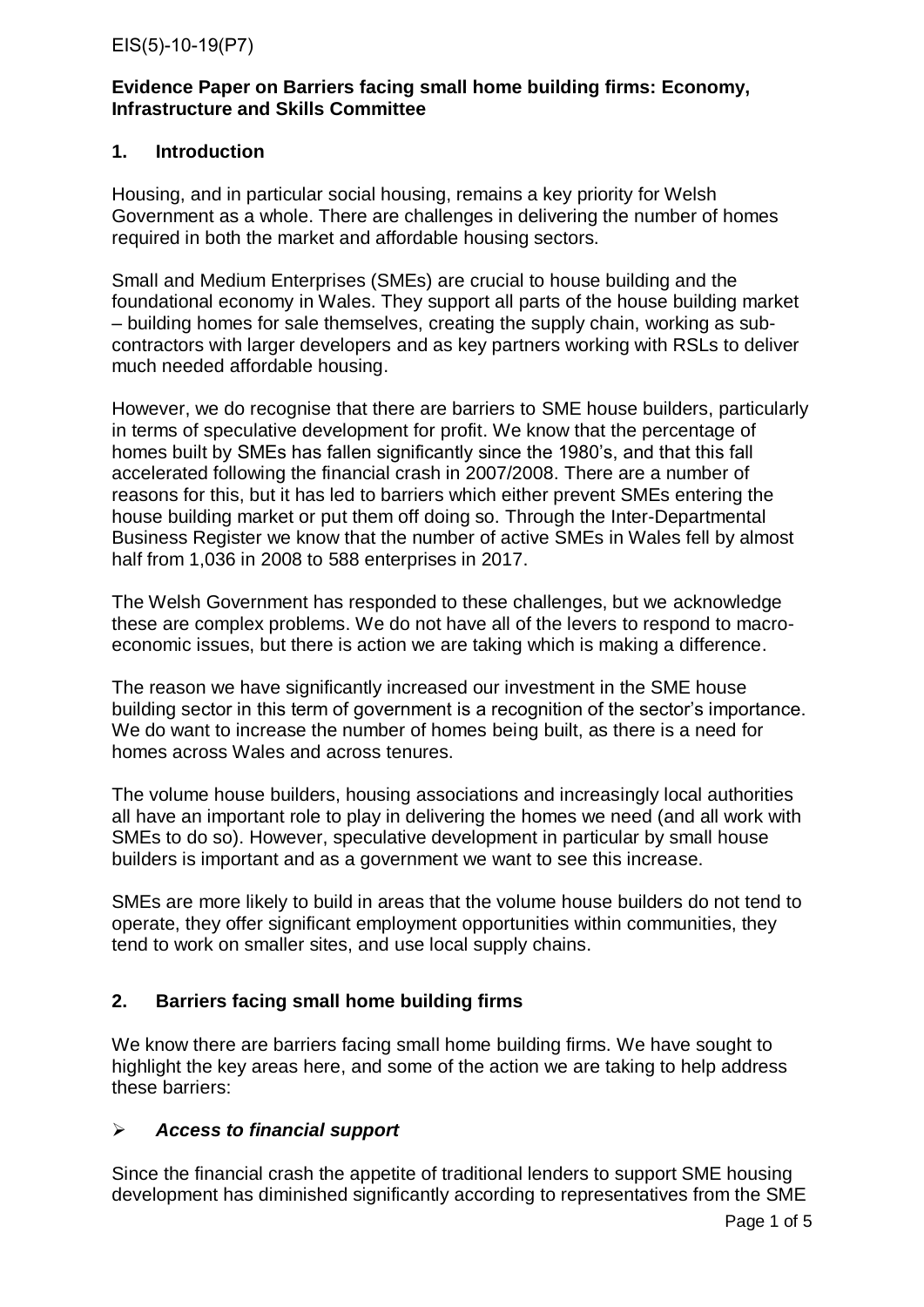housing sector and the Development Bank of Wales. Access to affordable lending is critical to the ability of small builders to have the capability to undertake speculative development. Sites often require a significant amount of initial investment for remediation, infrastructure, the planning process, and of course the building of the homes themselves. With no financial return possible until homes are sold, initial finance can be difficult for SMEs to secure as lenders' risk appetite has reduced.

We also know appropriate profit levels are required within a scheme to provide extra contingency to cover unforeseen additional costs, and to allow investment in future schemes. Sites without an appropriate profit level are therefore deemed unviable by both funders and builders.

In response to these challenges we have, in partnership with the Development Bank of Wales, invested in scheme which aim to fill the lending gap left for small builders.

## Wales Property Development Fund

This provides financing to SMEs for sites which have already passed the planning stages and where the developers need capital for the construction phase. Due to the high demand for the fund, an additional £30 million of funding was announced in September 2017. To date we have helped 62 SMEs access over £82million.

Over 17 years the latest £30 million investment is due to be recycled nine times, resulting in a total investment of £270 million in the SME sector.

#### Wales Stalled Sites Fund

This innovative £40m scheme was launched in May 2018. It is designed to assist in creating and promoting development opportunities to SME construction companies, and unlocking the sites which provide wider benefits to the local communities in which they are located. To date, the scheme has supported 6 SMEs to access just over £7 million in loans (the scheme is still in the early stages, in terms of investment).

Over 15 years the investment is due to be recycled four times, resulting in a total investment of £160 million in the SME sector.

## *Access to Land*

We know that the availability of viable land can be a significant barrier for SMEs. The most appropriate way to provide adequate land for new social and market housing is by ensuring suitable sites are identified in LDPs, which are kept under review and regularly replaced. Where this does not happen, speculative and uncoordinated development can take place which damages community confidence in the planning system, may not be in the best location and leads to unsustainable demands on infrastructure. We also know that many larger sites are included within the LDP, however there are very few smaller sites.

#### Planning Policy Wales (PPW)

PPW promotes the broadening of housing delivery options by requiring planning authorities to consider the contribution all sectors of the housing market can make to providing the required homes, including SMEs and the custom and self-build sector. In order to facilitate this, PPW states that planning authorities should set a locally determined target for the delivery of housing on small sites and maintain a register of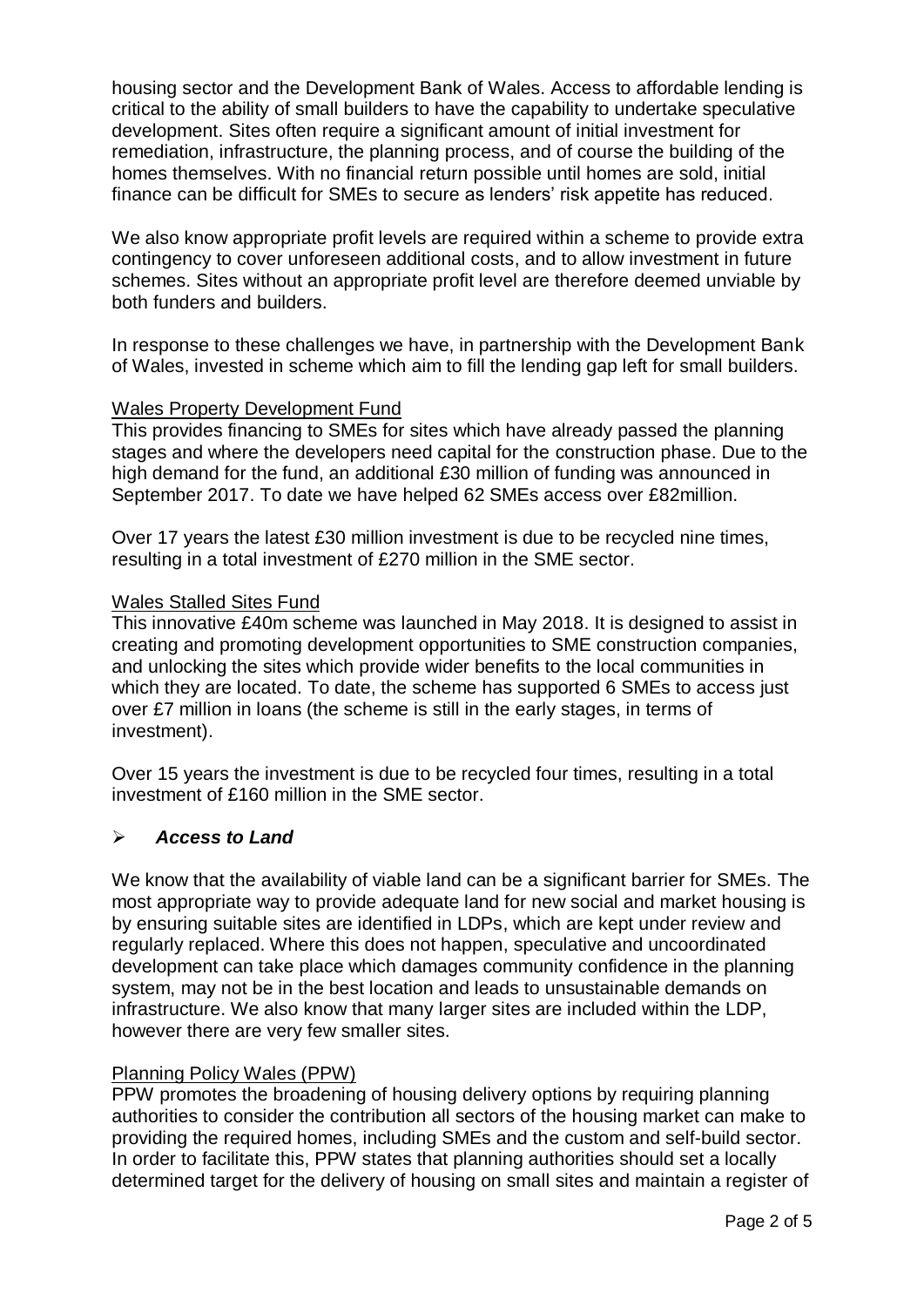suitable sites to enable the provision of housing by SMEs, Registered Social Landlords and the custom and self-build sector.

In addition PPW requires planning authorities to work with developers to encourage the sub-division of large sites where this could help to speed up the delivery of homes. This is intended to help SME house-builders get access to sites.

## Self-Build Wales

Our recently announced Self-Build Wales scheme takes the first steps in opening up more land for SMEs. We are making a £40 million investment, through loan funding, to enable access to 'oven ready' plots of land. It relies on local authorities and housing associations providing land for sale. The applicant will then appoint an SME to build their home from a pre-determined range of designs. The scheme will involve the construction of individual homes, and is therefore well suited to help microbusinesses or those with the right skills to build houses.

The scheme was developed in collaboration with partners across the sector and is the first of its kind in the UK.

# *Complexity of the planning system*

The review of housing delivery through the planning system has highlighted the perceived complexity of this system for home builders. The Welsh Government would acknowledge that the system is complex. Whilst there are certainly ways in which the system can be simplified, if the planning system is to play its part maintaining a high quality environment across Wales, it has to ensure robust assessment of development proposals.

We recognise the planning system has become more complex as environmental issues have become more widely understood. This creates challenges for builders and Local Planning Authorities who need access to expert advice.

## Additional support

We will be looking again at whether regional arrangements for planning services can provide greater resilience and support the employment of specialists such as urban designers, minerals officers and ecologists.

## Local Development Orders (LDOs)

LDOs can be prepared by Local Planning Authorities to remove development risks, as environmental surveys would be needed in advance of granting an Order. This is something that is being used as part of the Self Build Wales scheme, and we do see that there are opportunities to also adopt this approach on larger sites.

## *Access to Skills*

Similar to other industries in Wales, the construction sector has an ageing workforce. We also know that younger people are less inclined to choose the construction industry as a potential career.

The Federation of Master Builders have consistently pointed out that there are people with the right skills who could be building homes, but that they are working in housing maintenance and other related areas, rather than using their skills for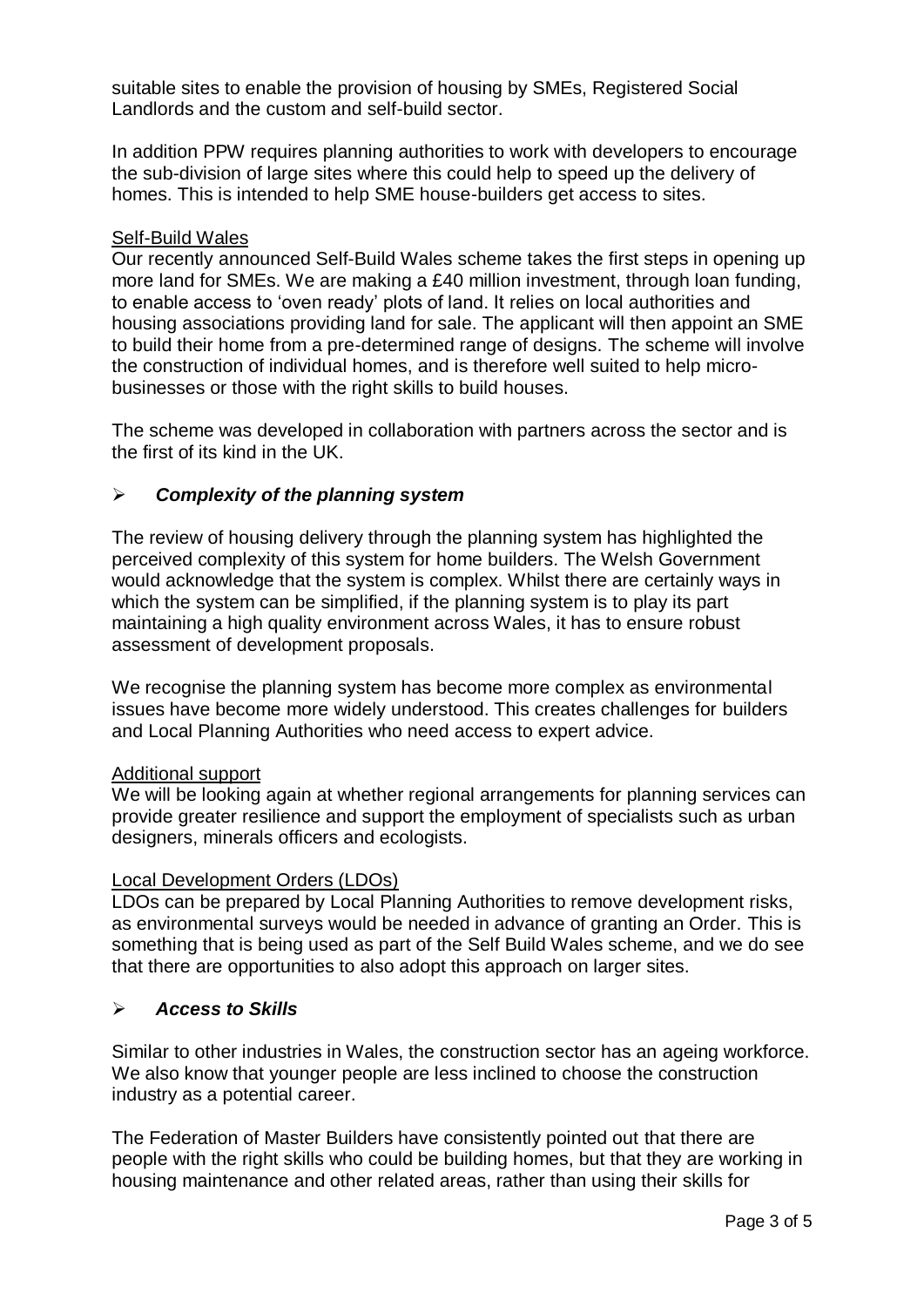speculative development. So there is some untapped skills in Wales that the house building industry could benefit from.

However, through the call for evidence for the Affordable Housing Supply Review the issue of a skills shortage came through consistently across the housing sector, and is faced by all home builders. Anecdotally, these problems are more acute in rural areas where there even fewer people with the range of skills needed to construct homes.

#### Shared Apprenticeships Project

We have been working with employers to share responsibility for on-site training. The success of this programme is enhancing the stock of skills required to ensure availability of skills linked to major investment or developments. In relation to construction shared apprenticeships, CYFLE are delivering in West Wales and Y Prentis are delivering in the Valleys Taskforce Areas.

#### Apprenticeship Small Business Employer Incentive Programme

Recognising the need to encourage recruitment into the sector, we offer an incentive of up to £3,500 for SMEs (who are new to apprenticeships) to recruit a young apprentice. Work is being undertaken with the Federation for Small Businesses to understand how we can cluster delivery around certain sectors, so that SMEs can better understand and access the programme. Apprenticeship delivery and funding is prioritised based on the needs of the economy and employers and we have established Regional Skills Partnerships to engage with employers and provide us with intelligence on skills needs and gaps.

#### **3. Conclusion**

The Welsh Government acknowledges that, in general, there is a need for more homes to be delivered across tenures. SME house builders are absolutely fundamental to the success of our ambition to deliver 20,000 affordable homes in this Assembly term, and to our wider desire for an acceleration in house building. SME builders can be pivotal in delivering homes in parts of the country large developers consider unviable.

We are taking significant action. In the last two years alone (including Self Build Wales) we have invested £110 million, all of which can be recycled, and all of which will help SMEs to build more and remove some of the barriers they face. However, we do not have all of the levers that can have an impact, and there are market forces beyond our control which inevitably do have an impact.

Equally, we would accept that there is more that we can do. We will consider action in the following areas moving forwards:

- Through Help to Buy Wales 65% of homes sold are delivered by larger builders, with SMEs making up only 35%. We will consider how we can communicate and incentivise more SMEs to make use of this scheme.
- A larger proportion of Public Sector land could be better used for housing. This is reflected in the First Minister's commitment to consider the creation of an authority who will be responsible for unlocking public sector land, which is currently being explored. Rather than unlock land in large parcels that only big